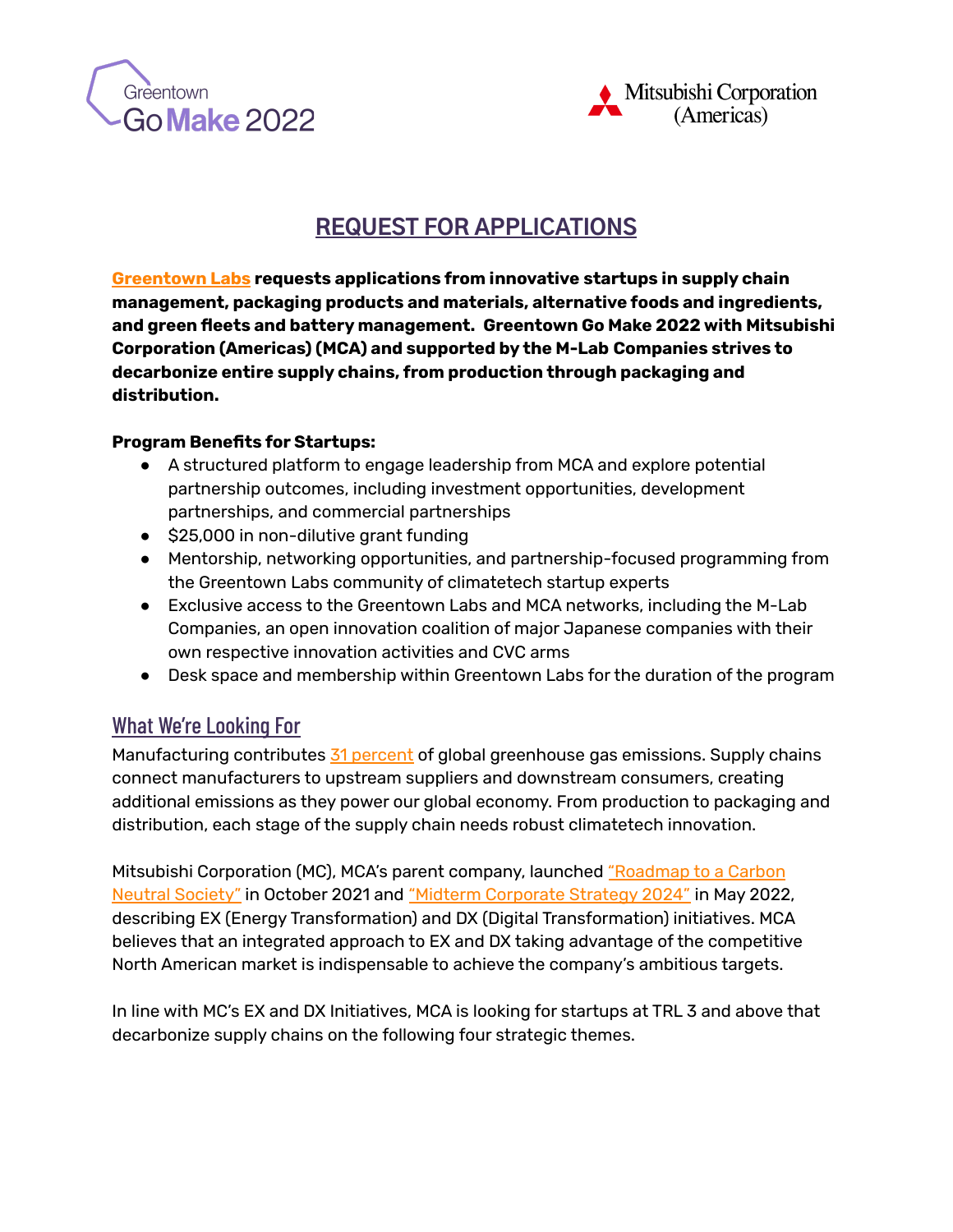



# Program Scope

The program scope includes supply chain management, packaging products and materials, alternative foods and ingredients, and green fleets and battery management.

### **1. Supply Chain Management**

To decarbonize supply chains, planners need information that is not readily available. Where are emissions occurring and how? How do actions at one part of a supply chain affect emissions at another? To design decarbonization efforts for maximum impact, we seek solutions that can gather data in an integrated and actionable way.

- $\bullet$  CO<sub>2</sub> visualization / reduction solutions with an intensive focus on physical assets such as warehouses, factories, vehicles, and commercial buildings
	- Identifying emissions flows and measuring emissions by sensors and other methods
	- Visualizing how emissions happen
	- Automatically building and developing countermeasures

#### **2. Packaging Products & Materials**

Packaging is a critical element of supply chains: without it, goods are unusable by the time they reach the consumer. However, current approaches to packaging result in oceans and landfills cluttered with waste. Furthermore, the production of packaging itself creates carbon emissions. To protect goods as they move through the supply chain while creating minimal impact, we seek solutions across a range of approaches.

- Circularity solutions for packaging (e.g., traceability of recycled plastics; packaging manufacturing technologies that utilize  $CO<sub>2</sub>$  as an input; visualization and/or management of carbon footprint of packaging products; GHG separation, recovery, and reuse technologies relevant to packaging)
- Materials innovation for low-environmental impact of plastics (e.g., renewable, easily recyclable material technologies; biomass utilization technology)
- Sustainable packaging and supply chain solutions that can limit food loss (e.g., low-cost, sustainable cryogenic transportation solutions)

### **3. Alternative Foods & Ingredients**

Like the production of almost any good, the production of food has its own carbon impact. From direct emissions associated with livestock to the ecosystem impacts of inputs and land use, conventional approaches to feeding the world are not sustainable. To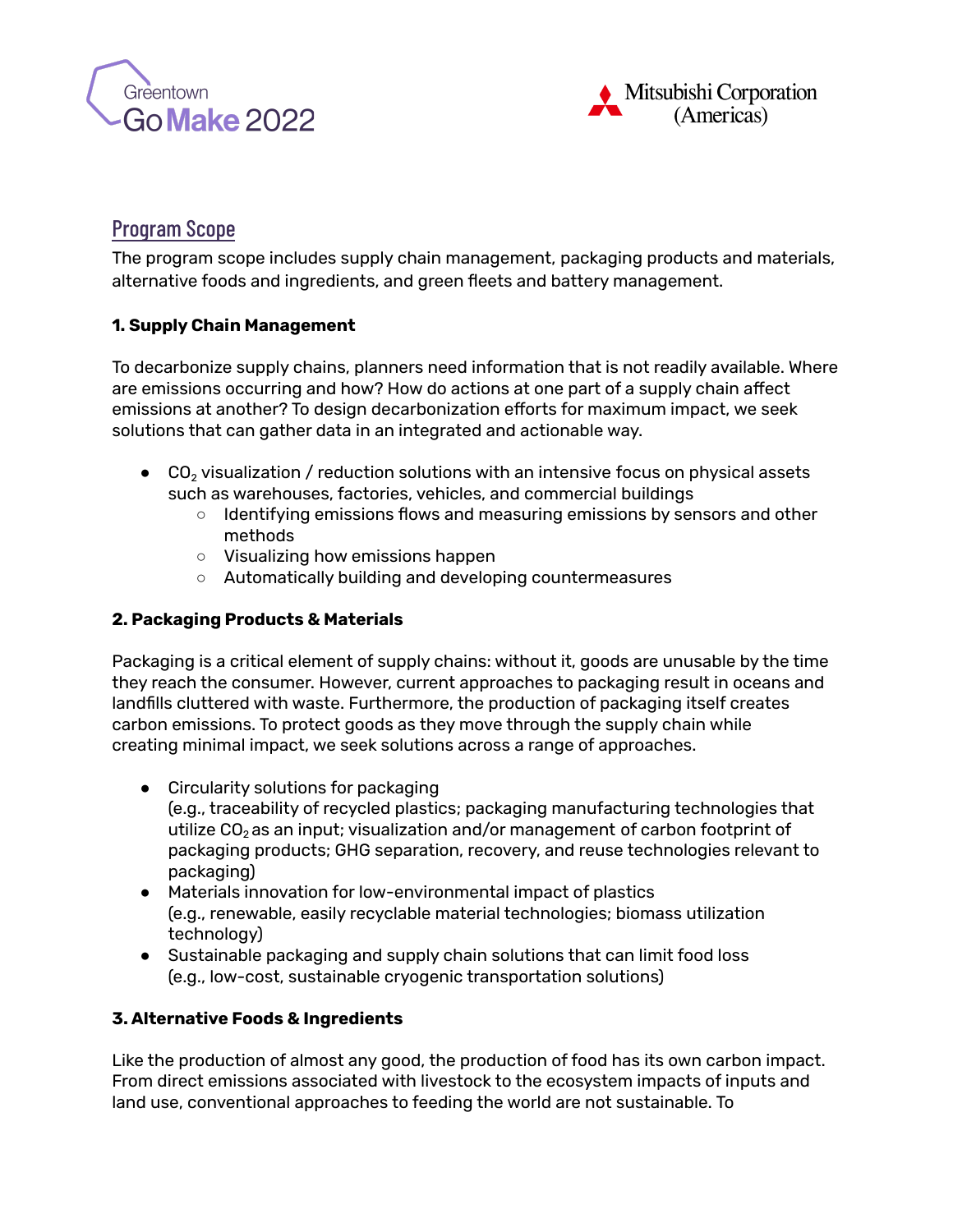



bridge this gap, we seek solutions that can unlock new ways of producing food, as well as new foods themselves.

- High-output, low-environmental impact foods (e.g., alternative proteins; cultured meat/fish; algae, seaweeds, and insects; new types of novel ingredients)
- Low-impact inputs (e.g., environmentally friendly fertilizers/pesticides; sustainable feeds for animal/fish farming; life-vitalizing inputs, like microbes)
- Novel food production and enabling manufacturing technologies (e.g., indoor farms, aquaculture innovations, insect and algae production, precision fermentation)

### **4. Green Fleet / Battery Management**

Supply chains are not complete until goods and passengers are delivered to the final destination. This distribution process needs to be decarbonized. But even lower-carbon modes of distribution have their own environmental impacts. To speed decarbonization efforts while proactively mitigating additional environmental impacts, we seek business model and technology innovations for holistic management of distribution resources.

- Solutions to optimize e-fleet management (e.g., collecting battery usage data; precise battery SoH estimation; utilizing battery as energy management resource without damaging its SoH)
- End-of-life solutions for e-fleets (e.g., used battery collection, storage, dismantling, and hauling; reuse or repurpose for increasing used battery residual value; advanced BMS for increasing capacity of combined unbalanced used battery)
- Solutions for recycling or production of e-fleet batteries to promote circularity (e.g., increasing material recovery ratio in lithium ion battery recycling; using flame-retardant electrolyte or utilizing new material or architecture for safety and easy handling in end of e-fleet life phase)

# Partnership with Mitsubishi Corporation (Americas)

MCA is open to the following types of partnerships with startups selected for this program:

- Investment opportunities
	- Mitsubishi Corporation has a global network of around 1,700 group companies across virtually every industry; the company's investments include dozens of startups
	- MC/MCA seeks strategic return in addition to financial return in its investments, and collaborates with various stakeholders to effectively add value to startups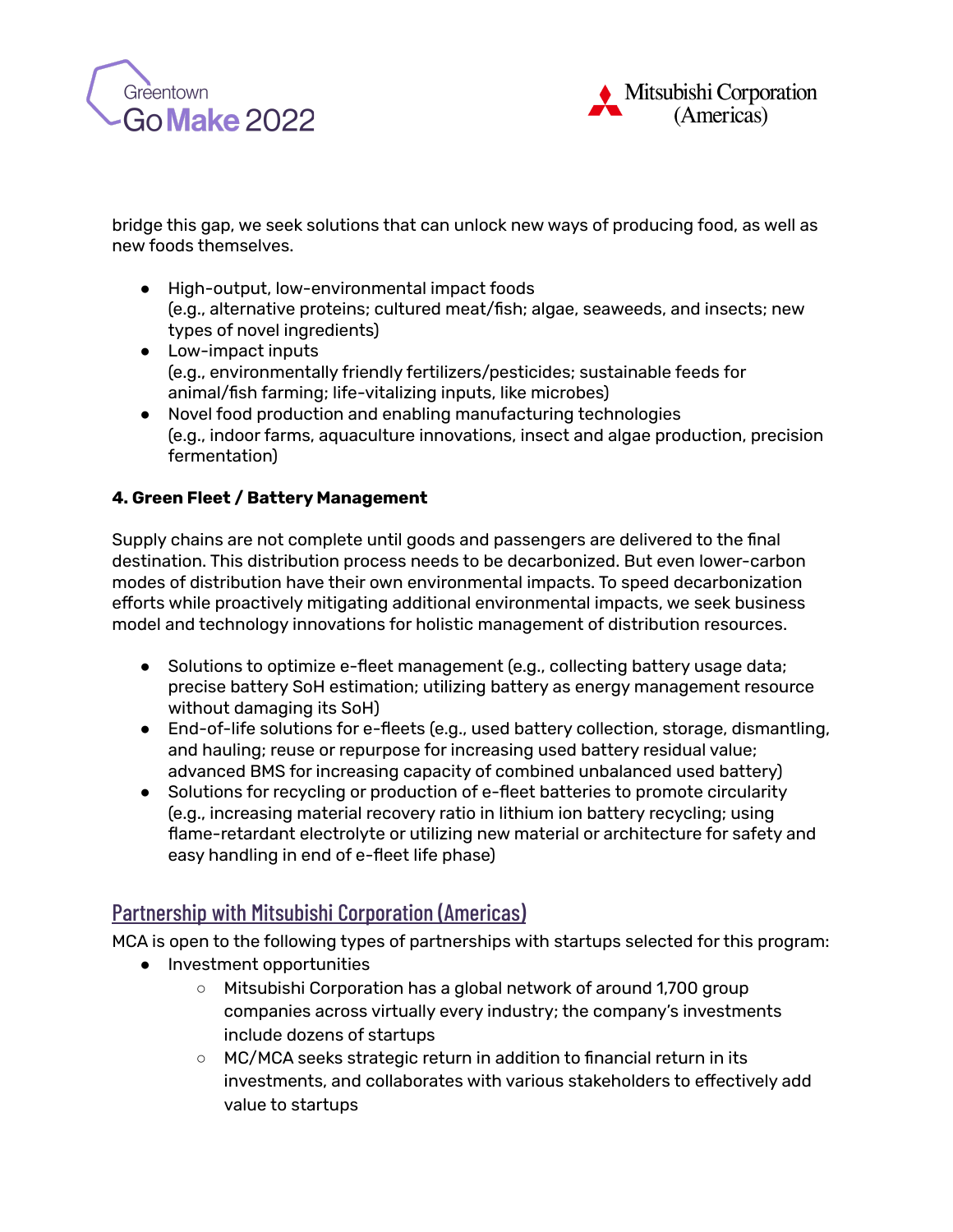



- Development partnerships, such as the following:
	- Research partnerships and co-development
	- Testing, proof of concept projects, and piloting
- Commercial partnerships, such as the following:
	- Licensing
	- Commercial agreements
	- Supplier-customer relationships
	- Go-to-market partnerships to support, for example, expansion into new geographies and markets such as Japan and Asia-Pacific

### Notes for Applicants

- Applications are due to the online portal by August 9, 2022.
- Applicants should plan to be available for virtual and/or in-person interviews after the application deadline, if selected for further rounds.
- Applicants should disclose the status of any intellectual property (IP) relevant to their submission. **Do not submit confidential information in the application process.** Awardees will enter into non-disclosure agreements to protect their intellectual property throughout Greentown Go Make 2022.
- Applicants may apply from anywhere in the world.
- If you are selected as a Greentown Go Make 2022 participant, a CEO/founder of your company will be required to attend all program events in order to enjoy full program benefits. Depending on the COVID-19 pandemic, events may take place onsite in Boston, virtually, or a combination of both. A tentative timeline is as follows:
	- Kickoff Event: October 6, 2022
	- Workshop 1: November 16-November 17, 2022
	- Workshop 2: January 11-January 12, 2023
	- Workshop 3: February 8-February 9, 2023
	- Final Showcase: March 30, 2023
- Greentown is committed to increasing diversity, maintaining an inclusive community culture, and creating a more sustainable planet for all. We welcome applications from founders and teams of all backgrounds, regardless of their ethnicity, race, gender, religious beliefs, sexual orientation, age, marital status, veteran status, or whether or not they have a disability.

### Greentown Labs

Greentown Labs is a community of climate action pioneers working to design a more sustainable world. As the largest climatetech startup incubator in North America,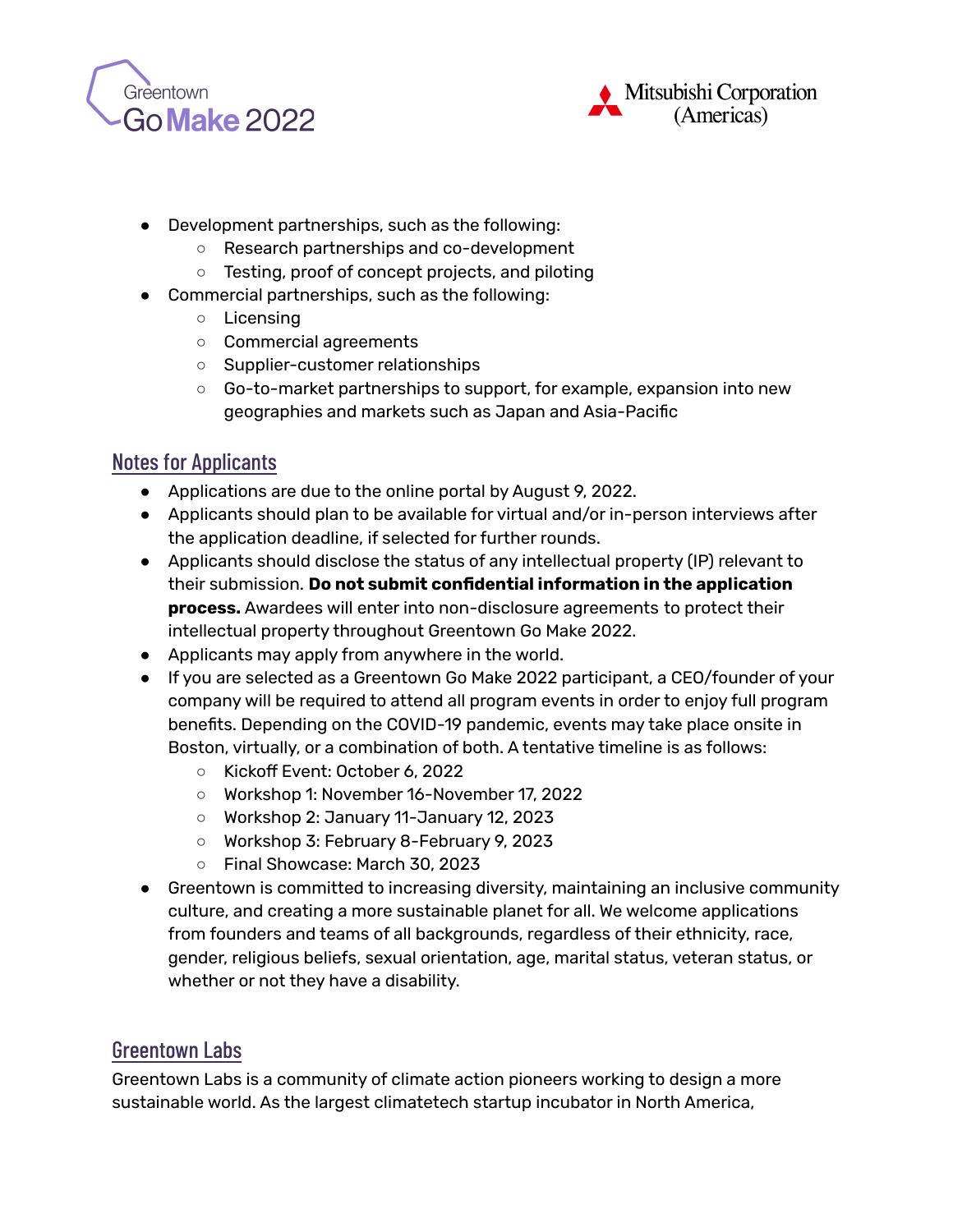



Greentown Labs brings together startups, corporates, investors, policymakers, and many others with a focus on scaling climate solutions. Driven by the mission of providing startups the resources, knowledge, connections, and equipment they need to thrive, Greentown Labs offers lab space, shared office space, a machine shop, an electronics lab, software and business resources, and a large network of corporate customers, investors, and more. With its headquarters in Somerville, Mass. and an incubator in Houston, TX, Greentown Labs is home to 200 startups and has supported more than 450 startups since the incubator's founding in 2011. These startups have collectively created more than 8,400 jobs and have raised more than \$2.2 billion in funding. For more information, please visit [www.greentownlabs.com](http://www.greentownlabs.com) or [Twitter,](https://twitter.com/GreentownLabs) [Facebook](https://www.facebook.com/GreentownLabs), and [LinkedIn](https://www.linkedin.com/company/greentown-labs).

## Greentown Go

[Greentown](https://greentownlabs.com/) Labs' [Greentown](https://greentownlabs.com/greentown-go/) Go programs inject momentum and traction into startup-corporate collaborations to decarbonize the global economy, unlocking the power of climate solutions at scale. These accelerator programs operate along five tracks, corresponding to the five major greenhouse gas-emitting sectors: Go [Build](https://greentownlabs.com/go-build) (buildings), [Go](https://greentownlabs.com/go-energize) [Energize](https://greentownlabs.com/go-energize) (energy and electricity), Go [Grow](https://greentownlabs.com/go-grow) (food and agriculture), Go [Make](https://greentownlabs.com/go-make) (manufacturing), and Go [Move](https://greentownlabs.com/go-move) (transportation). Each track leverages the same proven, year-long Greentown Go framework that has delivered dozens of partnership outcomes to date, including pilots, licensing agreements, investments, joint development agreements, and more.

# About Mitsubishi Corporation (Americas)

Mitsubishi Corporation (Americas) ("MCA") is a wholly owned subsidiary of Mitsubishi Corporation ("MC"), a global integrated business enterprise that develops and operates businesses across virtually every industry. MCA is the holding company for MC group companies in North America. With offices and affiliates throughout the United States, Canada, and Mexico, MCA engages in business development in a wide range of industries, including natural gas, industrial materials, petroleum & chemicals, mineral resources, industrial infrastructure, automotive & mobility, food industry, consumer industry, power, and urban development.

For more information about MCA, please visit [www.mitsubishicorp.com/northamerica.](http://www.mitsubishicorp.com/northamerica) For more information about MC, please visit [www.mitsubishicorp.com](http://www.mitsubishicorp.com).

# About the M-Lab Companies

M-Lab, a consortium of large top-tier Japanese organizations based in Silicon Valley, has led the next generation of innovation by leveraging business capabilities, a vast